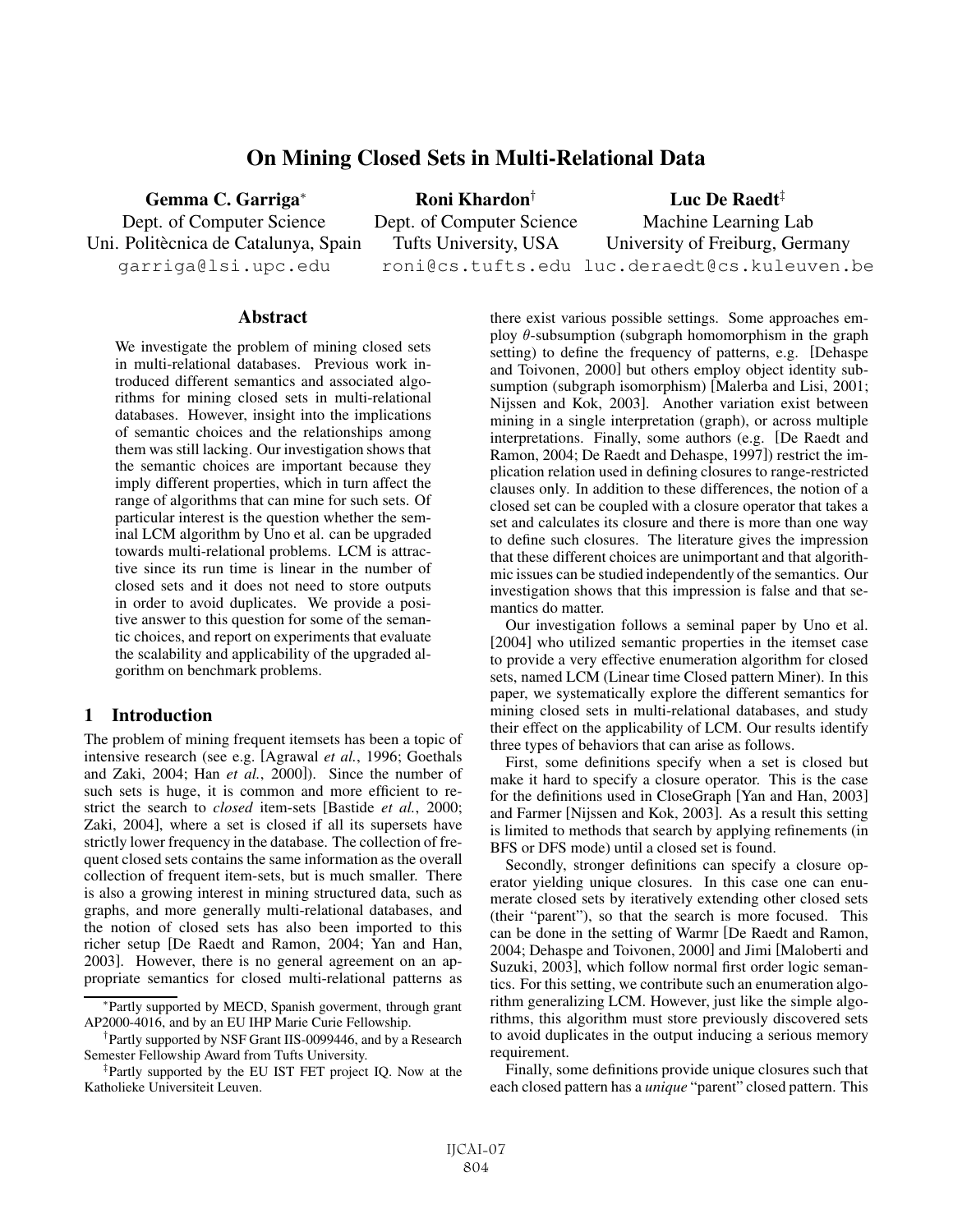is the case for the Claudien [De Raedt and Dehaspe, 1997] setting, whose semantics is specified using substitutions to variables in a clause. For this case, we provide a full generalization of the LCM algorithm of Uno et al. [2004] that does not need to store previous sets.

Due to space constraints most proofs and some details are omitted from the paper.

## 2 Problem Definition and Basic Insights

The problems we consider assume that we have a given database  $DB$ , a language of patterns  $\mathcal L$  and a notion of "frequency" measuring how often a pattern occurs in the database. Our databases and pattern are expressed in logical notation. We assume some familiarity with basic notions of logic [Lloyd, 1987] but the following introduces some notation and terminology.

An *atom* is an expression of the form  $p(t_1, \ldots, t_n)$  where p is a *relation* of arity n and each  $t_i$  is a *term*, i.e. a constant or a variable. This paper employs conjunctions  $a_1 \wedge \cdots \wedge a_n$ as data (where terms in the atoms are concrete objects) which we will refer to as *interpretations*. Conjunctions also serve as patterns (where terms can be variables) which are sometimes referred to as *queries*. Notice that when all relations are of arity 0, conjunctions correspond to item-sets. Notice also that if we only have one binary predicate, we can consider it as capturing the edge relation of a graph, so graphs and graph patterns form another special case of relational patterns.

We shall represent conjunctions in list notation, i.e. as  $[a_1,\ldots,a_n]$ . For a conjunction C and atom p, by  $[C,p]$  we refer to the conjunction that results from adding  $p$  after the last element of C. For a conjunction C and index i,  $C[i]$ is the *prefix* of C, i.e.  $[a_1, \ldots, a_i]$ . A *substitution*  $\theta$  =  ${V_1/t_1,...,V_n/t_n}$  maps variables to terms. The result of applying a substitution  $\theta$  to an expression C is the expression  $C\theta$  where all variables  $V_i$  have been simultaneously replaced by their corresponding term  $t_i$  in  $\theta$ .

#### 2.1 Semantics and Frequent Sets

To relate the data to a query, we employ subsumption. Within inductive logic programming, two notions are popular:

- θ-subsumption ([Plotkin, 1970]):  $C_1$  θ-subsumes  $C_2$  if and only if there exists a substitution such that  $C_1 \theta \subseteq C_2$ .
- OI-subsumption ([Malerba and Lisi, 2001]):  $C_1$  OIsubsumes  $C_2$  if and only if there exists a substitution  $\theta = \{V_1/c_1, \ldots, V_n/c_n\}$  such that  $C_1 \theta \subseteq C_2$  and the  $c_i$ are different terms not occurring in  $C_1$ .

We will refer to both cases as subsumption, denoted as  $C_1 \preceq C_2$ . When we want to identify the substitution witnessing the subsumption we say that  $C_1 \preceq C_2$  via substitution  $\theta$ . Applied to graphs, the former notion corresponds to *subgraph homomorphism*; the latter one to *subgraph isomorphism*.

Two forms of databases will be considered. In the *learning from (multiple) interpretations* (LI) setting, the database contains a set of interpretations. In this case the natural notion of coverage is

$$
covers_{LI}(C, DB) = \{D \in DB | C \preceq D\}
$$

where each interpretation contributes one element to the cover set.

In the *single interpretation* (SI) setting, the database is a single conjunction and the natural notion of coverage is

$$
covers_{SI}(C, DB) = \{ \theta | C \leq DB \text{ via substitution } \theta \}
$$

Notice that here the cover set includes substitutions and not interpretations. In both definitions  $\prec$  can be either of the notions of subsumption given above.

We now have four different semantics. The LI- $\theta$  setting learns from interpretations using  $\theta$ -subsumption. This closely corresponds to the setting employed by Warmr [Dehaspe and Toivonen, 2000] and Jimi [Maloberti and Suzuki, 2003]. The LI-OI employs OI-subsumption instead and is employed by CloseGraph [Yan and Han, 2003] and Farmer [Nijssen and Kok, 2003]. Finally, the SI- $\theta$  and SI-OI settings learn from a single interpretation only. As we shall see,  $SI-\theta$  closely corresponds to Claudien's setting [De Raedt and Dehaspe, 1997].

The problem of finding frequent queries is that of finding all queries  $C \in \mathcal{L}$  whose frequency  $freq(C, DB) \geq t$  for some fixed threshold  $t$ . The natural notion for frequency is  $freq(C, DB) = | covers(C, DB)|$ . It is easy to see that frequency is anti-monotonic for the LI setting, i.e. adding an atom to a conjunction can only decrease the frequency. This important property is used by all frequent set miners.

**Remark 1**  $freq(C, DB)$  is not anti-monotonic for the SI setting. To see this, consider the query  $[q(X)]$ which subsumes  $[q(X), p(X, Z)]$ . For interpretation  $[q(a), p(a, b), p(a, c)]$ ,  $[q(X)]$  has one substitution but  $[q(X), p(X, Z)]$  has two substitutions.

Therefore, for the SI setting, we use the notion of relative frequency defined as  $relfreq(C, DB) = freq(C, DB)/|D|^v$ , where  $D$  is the domain (i.e. the set of constants) and  $v$  the number of variables appearing in C. Relative frequency is intuitively appealing and it is anti-monotonic for the SI setting.

Remark 2 Note that if we have data from the LI setting we can modify it slightly and interpret it in the SI setting. This is a standard transformation in Inductive Logic Programming. For example consider a dataset with two interpretations  $I_1 = [p(a), q(a, b), q(a, c)]$  and  $I_2 =$  $[p(d), q(e, f)]$ . We add an identifier argument to each predicate and collapse the data into one interpretation:  $DB =$  $[p(i_1, a), q(i_1, a, b), q(i_1, a, c), p(i_2, d), q(i_2, e, f)]$ . It is easy to see that  $freq_{LI}(C, DB) = | covers_{LI}(C, DB)|$  is antimonotonic in this case. Therefore in this case we have a choice of frequency criterion to use.

#### 2.2 Closures

Finding frequent item-sets is a special case of frequent pattern mining in the LI case. When mining frequent itemsets many patterns are redundant, and therefore one is typically interested in *closed* patterns. Indeed, consider the itemsets  $[a, d, e]$ ,  $[a, c, d]$ ,  $[b, c]$  and  $[b, d]$ . Then  $freq([a], DB)$  =  $freq([a, d], DB) = 2$ . The item a is said to imply d (w.r.t. the database). Therefore, we define: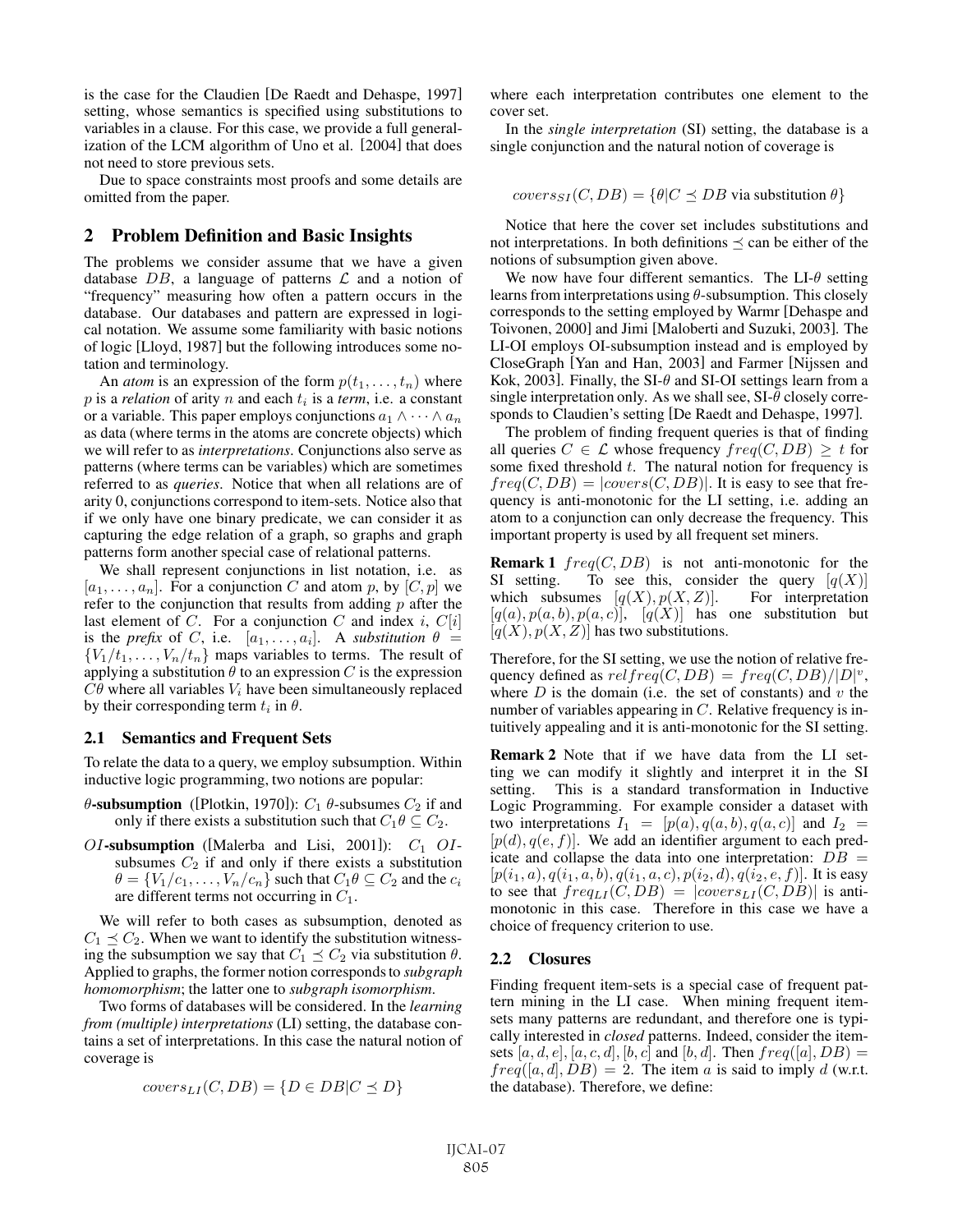Definition 3 *A conjunction* C *implies an atom* p *in the database* DB, denoted  $DB \models C \rightarrow [C, p]$ , if and only if  $covers(C, DB) = covers([C, p], DB).$ 

The rules of the form  $C \to [C, p]$  denote relational association rules that hold with 100 per cent confidence. They are to be understood as implications that are satisfied by all conjunctions in the database. These expressions correspond to the relational association rules, also called query extensions, introduced in Warmr [Dehaspe and Toivonen, 2000]. In case the database consists of a single interpretation only, it does not make sense to allow for atoms  $p$  that contain variables that do not appear in C. The reason is that the resulting substitutions are not comparable, cf. also Remark 1. Therefore, in this case one imposes the *range-restriction* requirement [De Raedt and Ramon, 2004], which states that  $p$  only contains variables and constants appearing in C. The resulting expression can then be simplified to a (range-restricted) clause  $C \rightarrow p$  and corresponds to the pattern type induced by Claudien [De Raedt and Dehaspe, 1997].

In the itemset case the closure of a set of items  $I$  is defined as the set of items whose existence in a tuple is implied by the existence of I. Continuing our illustration, one can verify that the closure of  $[a]$  w.r.t. the specified tuples is  $[a, d]$ . An alternative characterization of closed item-sets states that the closure of an item-set  $I$  corresponds to the intersection of all tuples in the database subsumed by the item-set  $I$  [Zaki, 2004]. Note that intersecting item-sets corresponds to computing the minimally general generalizations of two patterns. This will also play an important role in our work.

The item-set case motivates the iterative closure procedure (ICP) defined below. Note that this procedure employs a *refinement operator*  $\rho$  which computes atoms  $p$  to be added to the conjunction. Notice also that the condition  $DB \models C' \rightarrow p$  can be interpreted according to the four different semantics.

closure(input: pattern  $C = q_1, \ldots, q_n; \rho$ : ref. operator)

- 1  $C' \leftarrow C$
- 

2 repeat  $3$ 3 Find an atom  $p \in \rho(C')$  s.t.  $DB \models C' \rightarrow p$ 4  $C' \leftarrow [C', p]$ 

- 5 until no such atom is found
- 6 output  $C'$

We first consider a general refinement operator  $\rho_G$  that imposes no restrictions on p other than that  $p \notin C'$ . Some of our theorems below using the normal form require the following syntactic version for the input and output of the refinement operator. We will assume that C' uses variables  $x_1, \ldots, x_m$ for some  $m$  and that new variables introduced form a contiguous sequences starting with  $x_{m+1}$ . This does not change the semantics and does not restrict the form of refinements so we still refer to this case as  $\rho_G$ . Until Section 4 we assume that ICP uses  $\rho_G$ . The following notion is natural:

Definition 4 (Closed conjunctions of atoms) A conjunction C is closed if  $\text{closure}(C) = C$ .

The ICP algorithm defines closure in a non-deterministic way that may depend on the order of atom additions. Depending on the semantics, the properties of ICP may vary. In particular, the result may or may not be unique, or the algorithm may not always terminate, in which case the result would not be well defined.

**Example 5** Consider using  $\theta$ -subsumption and the dataset  $[R_1(1, 2), R_1(2, 1)]$ . Then the pattern  $R_1(x_1, x_2)$  implies  $[R_1(x_1, x_2), R_1(x_2, x_3)]$  as well as  $[R_1(x_1, x_2), R_1(x_2, x_3)]$ ,  $R_1(x_3, x_4)$  and so on. So we can add a chain of any size, the closure is not finite in size, and the procedure may not terminate.

Therefore, under  $\theta$ -subsumption, it is necessary to restrict the atoms that can be added to the initial conjunction. Section 3 gives a solution that gets around this problem by abstracting the properties of the item-set case from a different perspective. Section 4 gives a different solution for the SI setting.

Before presenting these, we briefly consider the LI-OI setting used in CloseGraph [Yan and Han, 2003] and Farmer [Nijssen and Kok, 2003]. Here the closure procedure is guaranteed to terminate but the results need not be unique:

Example 6 Consider the two conjunctions:

$$
\begin{matrix} [e(1,2,a),e(2,3,b),e(3,4,d),e(4,5,a),e(5,6,c)]\ [e(11,12,a),e(12,13,b),e(12,14,c)]\end{matrix}
$$

This database represents two edge-labeled graphs, and we consider calculating the closure of  $C = e(N_1, N_2, a)$ . Then ICP may add  $e(N_2, N_3, b)$  to get the closed set  $[e(N_1, N_2, a),]$  $e(N_2, N_3, b)$ . On the other hand it can add  $e(N_2, N_3, c)$  to get the closed set  $[e(N_1, N_2, a), e(N_2, N_3, c)].$ 

#### 2.3 Normal Form

Most relational frequent pattern mining algorithms employ a normal-form based on an ordering of patterns to avoid investigating the same pattern more than once. We use the following order similar to Nijssen and Kok [2003]. We assume that the predicates and constants are ordered (e.g. alphabetically). In addition, we employ a special set of variables  $z_1, z_2, z_3, \ldots$ ordered according to their index, and impose that all constants are smaller than these variables. An order over atoms is then induced by the order over lists composed by the predicate name as first element and its list of arguments following that. An order over conjunctions is induced by the order over lists where the atoms in the conjunction are listed in order.

Definition 7 (Normal form) *The normal form* nf(C) *of a conjunction* C *over variables*  $x_1, \ldots, x_u$  *is*  $C\theta$  *where*  $\theta$  *is* (1) *a* one *to one substitution from*  $x_1, \ldots, x_u$  *to new variables*  $z_1, \ldots, z_u$  *and (2)*  $C\theta$  *is minimal in the order of conjunctions for substitutions of type (1).*

Clearly the normal form of every conjunction is unique. The normal form also satisfies the following useful properties.

**Lemma 8** Let  $C = [q_1, q_2, \ldots, q_n]$  be a conjunction in nor*mal form.* (*i*) For any  $i \leq n$ ,  $[q_1, \ldots, q_i]$  *is in normal form. (ii) For any*  $i < n$  *and any subset of indices*  $i < j_1 < j_2 <$  $\ldots$  <  $j_k \leq n$ ,  $[q_1, \ldots, q_i]$  *is a prefix of the normal form of*  $[q_1,\ldots,q_i,q_{j_1},\ldots,q_{j_k}].$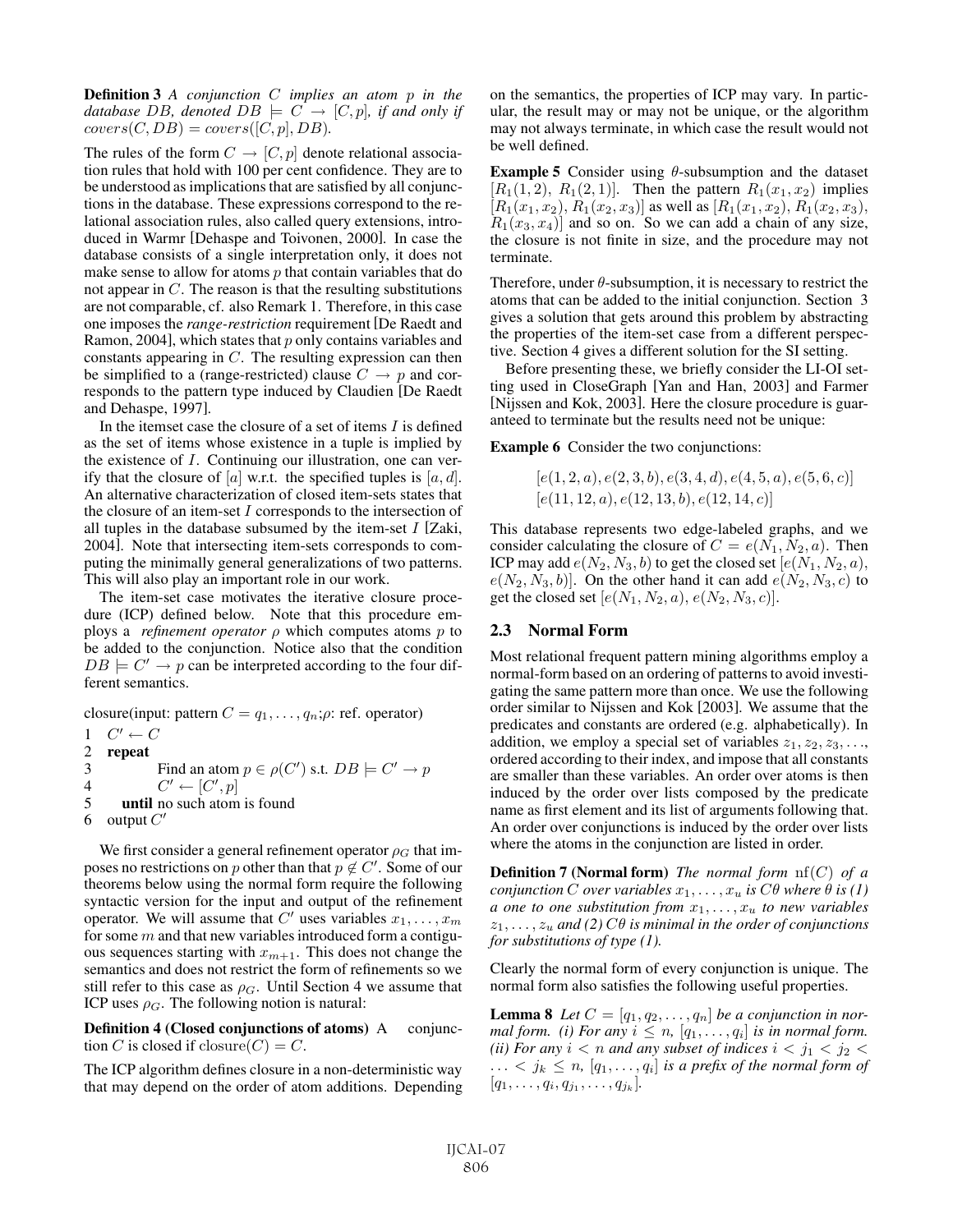## 3 LI- $\theta$ : the *lqq* Closure

One way to define closures in the item-set case is by intersecting the covered tuples. The equivalent in the  $LI-\theta$  setting is to apply the well-known *lgg* operator introduced by Plotkin [1970]. The *lgg* of  $s_1, s_2$  is a conjunction of atoms s that  $\theta$ -subsumes both  $s_1$  and  $s_2$  i.e.  $s \preceq s_1$ , and  $s \preceq s_2$ , and in addition for any other conjunction  $s'$  that  $\theta$ -subsumes both  $s_1, s_2$  it holds that  $s' \preceq s$ . Plotkin [1970] proved that the lgg is well defined and provided an efficient algorithm for calculating the lgg of two conjunctions. Note that we do not reduce the lgg. For sets of more than two conjunctions we simply calculate the  $l \dot{q} q$  by iteratively adding one conjunction at a time. The result of this process is unique up to variable renaming regardless of the order of adding the conjunctions. The downside here is that, since the size of the  $\log q$  may grow as the product of the sizes of the input conjunctions, the total size may grow exponentially in the number of conjunctions.

**Definition 9** (lgg closure) Let C be a conjunction and DB a database, then closure $_{LGG}(C) = lgg(covers<sub>LI</sub>(C, DB))$ .

We note that a generalization of LCM using the idea of  $lqq$  is reported in [Arimura and Uno, 2005]. Their setting however is specialized to ordered tree patterns with a matching relation that corresponds to OI subsumption. Interestingly in this setting the size of the  $lgq$  is always small.

We now employ Formal Concept Analysis (FCA) [Ganter and Wille, 1998] to show that the  $\log q$  closure produces a Galois connection. We consider the formal context  $(2^{DB}, \mathcal{L})$ where  $\mathcal L$  is the set of possible conjunctions, with the partial orders  $\subseteq$  on  $2^{DB}$ , and  $\preceq$  on  $\mathcal L$ . We define  $\psi(C)$  = covers<sub>LI</sub>( $\overline{C}$ , DB) and  $\phi(S) = lgg(S)$  where  $C \in \mathcal{L}$  and  $S \subseteq DB$ .

**Theorem 10** *The mappings*  $(\phi, \subseteq)$  *and*  $(\psi, \preceq)$  *form a Galois connection. More specifically, (1)*  $S \subseteq S' \Rightarrow \phi(S') \preceq \phi(S)$ ;<br>
(2)  $S \subseteq \psi(\phi(S))$ ; (3)  $C \preceq C' \Rightarrow \psi(C') \subseteq \psi(C)$ ; and (4)  $C \preceq \phi(\psi(C)).$ 

**Theorem 11** *The compositions*  $\widehat{\Delta} = \psi \cdot \phi$  *and*  $\Delta = \phi \cdot \psi$ *are closure operators. That is, they satisfy monotonicity*  $(C \preceq C' \Rightarrow \Delta(C) \preceq \Delta(C')$ , extensivity  $(C \preceq \Delta(C))$ , and *idempotency* ( $\Delta(\Delta(C)) = \Delta(C)$ ).

Using this result, *closed conjunctions* can be formalized as those coinciding with their closure, that is,  $\Delta(C) = C$ . The result also establishes that for any set of interpretations S of the database, there is a unique conjunction (up to subsumption equivalence) that is the most specific conjunction satisfied in S. Moreover, the number of closed queries is finite, as is the number of interpretations in our database DB.

We now develop an algorithm RelLCM1 that upgrades the first algorithm in Uno et al. [2004] to the LI- $\theta$  case. We need a notion of closure extension that allows us to go directly from one closed conjunction to another.

**Definition 12 (Closure extension)** A conjunction  $C'$  is an extension of a conjunction C if  $C' = \text{closure}_{LGG}([C, p])$  for  $p \in \rho_G(C)$ .

RELLCM1(input: closed pattern C)

- 1 if  $C$  is not frequent then return
- 2 if  $C$  is already in closed pattern table then return
- 3 store C in closed pattern table
- 4 output  $C$
- 5 **for** all refinements  $p \in \rho_G(C)$
- 6 if  $covers_{LI}([C, p]) = \emptyset$
- 7 or  $\text{cover}_{\text{SLI}}([C,p]) = \text{cover}_{\text{SLI}}(C)$
- 8 then skip refinement
- 9 **else** Calculate  $C' = nf(\text{closure}_{LGG}([C, p]))$
- 10 RELLCM1(C')

### 11 return

RelLCM1 stores all previously discovered closed sets in a table and in this way avoids calling the procedure twice on the same set. It uses depth first search. Each closed conjunction is refined in all possible ways and closed. The algorithm checks whether the resulting closed set was already discovered, and if not it is output and further refined to identify more closed conjunctions. The algorithm is started by calling RELLCM1(closure $(\emptyset)$ ). Clearly every conjunction output by the algorithm is closed. The following theorem guarantees completeness, that is, that every closed conjunction is output by the algorithm.

**Theorem 13** *If*  $C \neq \emptyset$  *is a closed conjunction in normal* form, then there is a closed conjunction C' and a literal  $p \in \rho_G(C')$  such that  $C = \text{nf}(\text{closure}_{LGG}([C', p])).$ 

Clearly, in any run of the algorithm the number of calls to RelLCM1 is exactly the number of closed sets. While the number of calls is linear we do discover some patterns more than once. The maximum number of patterns discovered is bounded by the branching factor of the refinement operator times the number of closed sets.

## 4 SI: Range Restricted Closures

We now consider the SI setting (both under  $\theta$ - and OI subsumption). As argued in Section 2.2 we need to impose range-restriction when defining the closures. Thus the ICP algorithm employs the operator  $\rho_{RR}(C)$  that can only generate atoms containing terms already occurring in C.

**Definition 14 (Range restricted closure)** closure $_{RR}(C)$  =  $closure(C, \rho_{RR})$ .

The next lemma shows that  $\text{closure}_{RR}(C)$  is well behaved:

**Lemma 15** *For any conjunction C and atoms*  $p, q$ *, if*  $DB \models$  $C \rightarrow p$  then  $DB \models [C, q] \rightarrow p$ .

To get a complete generalization of LCM we need to ensure that each conjunction has a unique parent. Then the algorithm does not need to store the enumerated conjunctions in order to avoid duplicates as in RelLCM1. Therefore, we need a more refined notion of closure extension. The following generalizes the corresponding ideas from [Uno *et al.*, 2004].

**Definition 16 (Core prefix)** Let  $C$  be a conjunction in normal form. The core prefix core $(C)$  of C is the least prefix pr of  $\text{nf}(C)$  such that  $\text{cover}_S(pr, DB) = \text{cover}_S(\text{nf}(C), DB)$ .

Notice that since we are working in the SI setting, if the covers are the same then  $pr$  and  $C$  must have the same variables.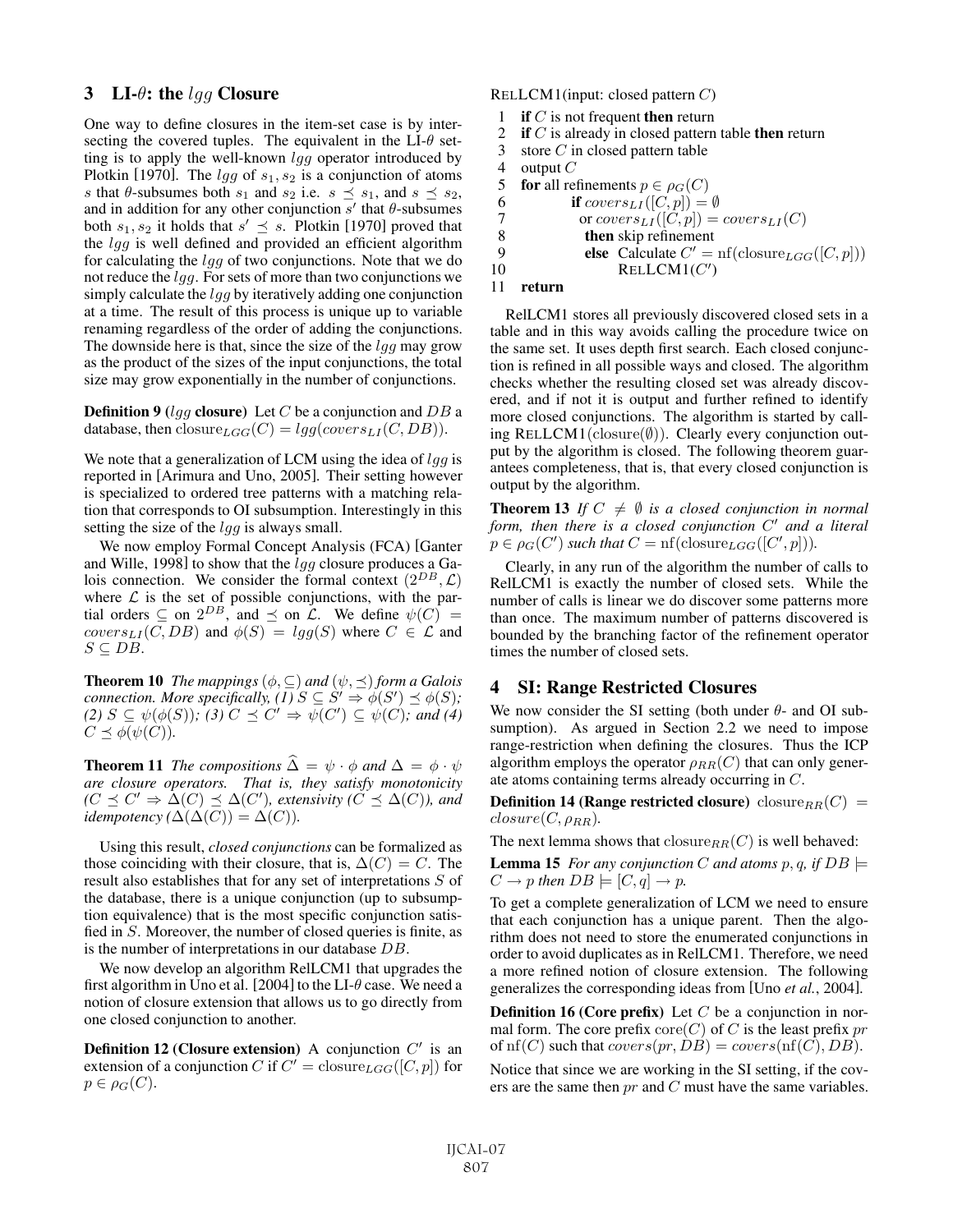#### Definition 17 (Prefix preserving closure extension) Let

 $C = [q_1, \ldots, q_n]$  be a closed conjunction in normal form. A conjunction  $C^{\prime}$  is a ppc-extension of C if:

**P1:**  $C' = \text{nf}(\text{closure}_{RR}([C, p]))$  with  $p \in \rho_G(C)$ , i.e.  $C'$ is obtained by adding the atom  $p$  to  $C$ , taking the closure of  $[C, p]$  and normalizing.

**P2:** The atom p satisfies  $p > q$ , for all  $q \in \text{core}(C)$ . Note that because  $C$  is in normal form this only requires to check that p is larger than the last atom q in  $\text{core}(C)$ .

**P3:** The normal form operation defining  $\hat{C}'$  does not change any of the variables in  $C$  and  $p$ . That is, the normal form may reorder atoms but may not rename atoms in  $[C, p]$ .

**P4:** Let  $C[j] = q_1, \ldots, q_j$  be the prefix of C up to  $q_j$ , where  $q_j$  is the largest atom in C s.t.  $q_j < p$ . Then,  $[C[j], p]$  is a prefix of  $C'$ . This means that the core prefix is preserved and that no new atom can appear between  $p$  and  $q_i$ .

The following statements show that closures and cores are well-behaved, and that ppc-extensions define unique parents.

Lemma 18 *Consider any conjunction* C *in normal form,*  $any \; subset \; C' \;\subseteq\; C \; \setminus \; core(C), \; and \; any \; atom \; p \; \notin$ closure<sub>RR</sub>(C). (1) closure<sub>RR</sub>(C)  $\subseteq$  closure<sub>RR</sub>([C, p]).  $(2)$  closure<sub>RR</sub>([C, p]) = closure<sub>RR</sub>([core(C), p]) =  $\text{closure}_{RR}([\text{core}(C), C', p]).$ 

It is worth noting that part (2) of the lemma above is violated by the lgg closure: in some cases  $\text{cover}_{\text{ELI}}([C, p]) \neq$  $covers_{LI}({\rm [core}(C), p])$  and the closures are different.

Theorem 19 (1) Let C be a closed conjunction and C' a ppc*extension of* C *obtained as in condition (P1) in Definition 17.*  $Then \space core(C') = [C[j], p]$  where  $C[j]$  *is given by condition*  $(P4)$  in Definition 17. (2) Let C' be a closed conjunction in *normal form. Let*  $T = \text{core}(C') = [L, p]$  *(that is, L is a conjunction and p is the last atom in* T). Let  $C_1 = \text{closure}_{RR}(L)$ and let  $C = \text{nf}(C_1)$ . Then  $C'$  is a ppc-extension of  $C$  and  $\overline{C}$ *is the only conjunction for which this holds.*

There is one further caveat to consider: the set of closed patterns can be infinite since adding a variable changes the semantics of the conjunction. Therefore one should employ a "depth bound" on the patterns searched for. The algorithm below is started by calling RELLCM2( $\text{closure}(\emptyset)$ ).

RELLCM2(input: closed pattern  $C = q_1, \ldots, q_n$ )

- 1 if  $C$  violates depth bound then return
- 2 if  $C$  is not frequent then return
- 3 output  $C$

```
4 for all refinements [C, p] with p \in \rho_G(C)<br>5 and s.t. p is greater than all atoms
           and s.t. p is greater than all atoms in \text{core}(C)6 if covers_{SI}([C, p]) = \emptyset7 then skip refinement
 8 else Calculate C' = nf(\text{closure}_{RR}([C, p]))9 Let C[j]=[q_1,\ldots,q_j], where
10 [q_j is largest atom in C with q_j < p]
11 if [C[j], p] is a prefix of C'
12 then RELLCM2(C')13 return
```
As in the previous section the number of calls to RelLCM2 is exactly the number of closed sets. Notice that the ppcextension restriction reduces the branching factor as well. Fi-

| min   | RelLCM2       |               |      | RelLCM2-OI |               |      |
|-------|---------------|---------------|------|------------|---------------|------|
| freq. | # closed      | # freq        | CF%  | # closed   | # freq        | CF%  |
| 0.9   | 142(490 s)    | 743 (391 s)   | 80.8 | 96(5 s)    | 483 (302 s)   | 80.1 |
| 0.7   | 248(493 s)    | 1297(499 s)   | 80.8 | 159(8 s)   | 747 (392 s)   | 78.7 |
| 0.5   | 561(658 s)    | 3247(723 s)   | 82.7 | 358(18 s)  | 1761(605 s)   | 79.6 |
| 0.3   | 1206(992 s)   | 9743 (1023 s) | 87.6 | 756(29 s)  | 3647 (726 s)  | 79.2 |
| 0.1   | 2243 (1008 s) |               | -    | 1601(57 s) | 7456 (827 s)  | 78.5 |
| 0.0   | 3443(1025 s)  | ۰             | -    | 2808(97 s) | 19224 (922 s) | 85.3 |

Table 1: Effect of decreasing the minimum frequency threshold for NCTRER (with up to 4 variables in patterns and a maximum depth bound of 7).

nally we note that the results of this section hold for both the SI-OI and SI- $\theta$  settings.

## 5 Experimental Evaluation

We now present an empirical evaluation of the RelLCM2 algorithm on two datasets.<sup>1</sup> All experiments were run in a PC Pentium IV EM64T 3.2MHz under Linux 10.0.

The first dataset is the NCTR Estrogen Receptor Binding Database (NCTRER), containing 232 molecules, including bond structures.<sup>2</sup> Since each molecule is a separate structure this is natural for the LI setting so the data can be viewed as  $DB = \{d_1, ..., d_n\}$ . However as discussed in Remark 2 we can embed it as data for the SI setting suitable for RelLCM2. When doing this we can use  $|cores_{LI}(C, DB)|$  as our notion of frequency but still use the proper  $\text{cover}_{SSI}(C, \cup_i d_i)$ for implication and closure calculation.

We first investigate the effect of increasing the frequency threshold for the NCTRER dataset where patterns may contain at most 4 variables and depth bound of 7. Table 1 summarizes the results for RelLCM2 and RelCLM2 under object identity (RelLCM2-OI). The table reports the number of patterns in each case and the associated run time in parentheses. The table also gives results for enumerating all frequent queries (this was done using a level-wise style algorithm). The first observation is that the OI restriction alone substantially decreases the number of frequent and closed sets. This partly explains the speed of systems using this restriction reported in the literature. To see the effect of using closures we calculate the compression factor as  $CF\% =$  $(1-\frac{\text{\#closed}}{\text{\#freq}})\times 100$ . One can see that in both semantic settings closures further decrease the number of patterns and runtime.

We next investigate the effect of increasing the number of variables for the NCTRER dataset for a fixed threshold of 0.3 and a maximum depth bound of 7. Results are summarized in Table 2. One can see that RelLCM2-OI scales much better than RelLCM2 when increasing the number of variables and that the use of closures significantly reduces the number of patterns and runtime. We also observe that the CF% increases when more variables are considered. As an example, one of the closed structures enumerated which captures active molecules is:  $[dstox\_ids(x), active(x), atom(x, y, 'C'), atom(x, z, 'O'),$  $bond(x, z, y, single), bond(x, w, y, double)]$ 

<sup>&</sup>lt;sup>1</sup>A direct comparison with a previous system c-armr [De Raedt and Ramon, 2004] was not possible since it forces the use of syntactic constraints which RelLCM2 forbids so the outputs are different.

<sup>&</sup>lt;sup>2</sup>http://www.epa.gov/ncct/dsstox/sdf\_nctrer.html